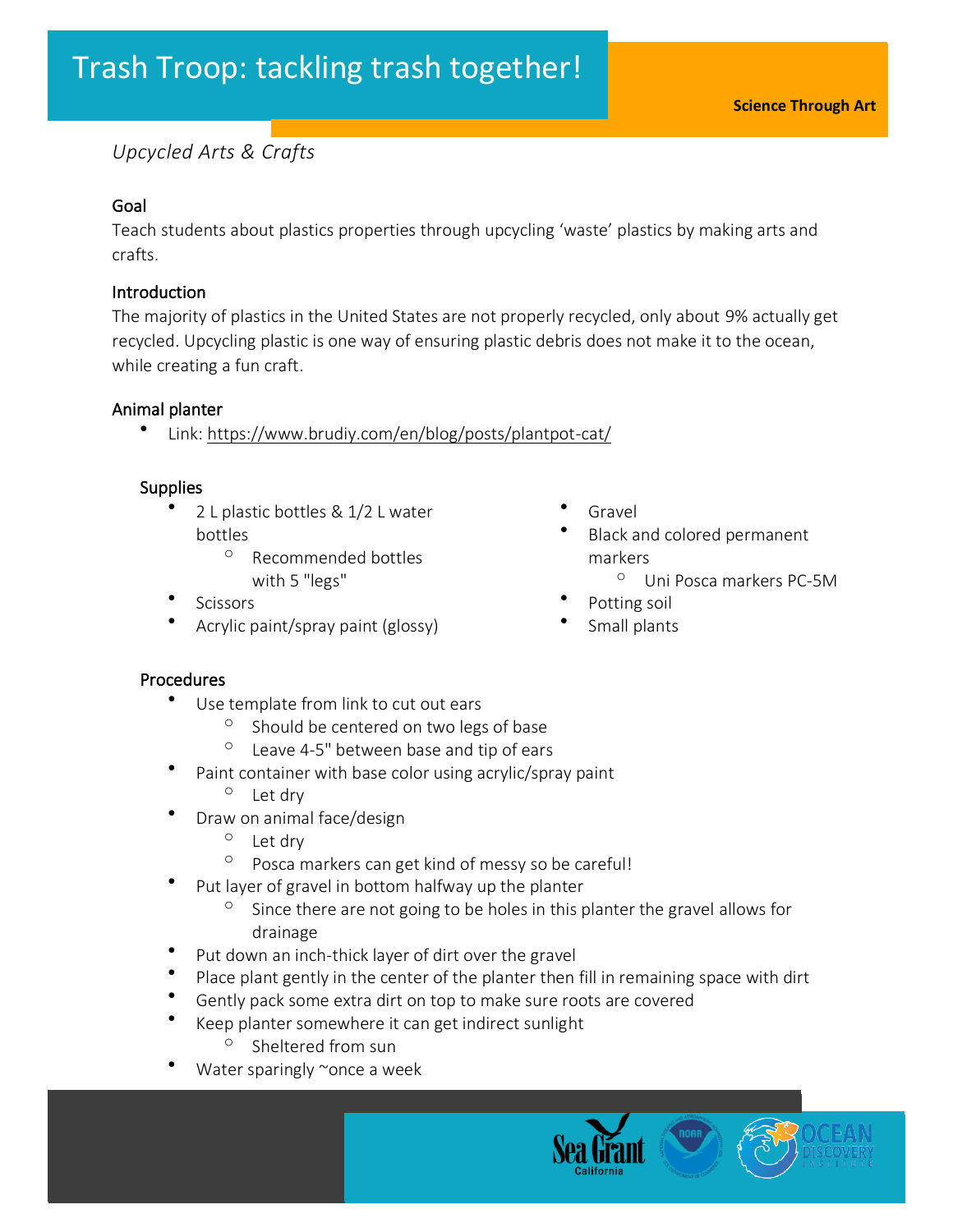# Chihuly inspired "glass" art

• Link: [http://www.rubberbootsandelfshoes.com/2015/09/chihuly-art-kindergarten](http://www.rubberbootsandelfshoes.com/2015/09/chihuly-art-kindergarten-style.html?m=1)[style.html?m=1](http://www.rubberbootsandelfshoes.com/2015/09/chihuly-art-kindergarten-style.html?m=1)

# **Supplies**

Ĩ

- #6 PS plastic cups
- Colored permanent markers

# Procedures

- Make sure cups are clean and dry
	- $\circ$  Try not to crack them
- Use permanent markers to draw designs on outside of cups  $\degree$  Keep in mind the cups will warp when baked when drawing
- Meanwhile, preheat oven to 350°F
- Line oven rack with aluminum foil
- Place designed cups upside down on foil in oven
- Bake cups for no more than a minute
	- $\degree$  Keep an eye on the cups as they melt
- Once the cups look like they've stopped morphing take remove them from the oven
	- $\degree$  Be sure not to handle the cups directly as they will still be hot
	- $\circ$  Use the foil to take them out
- Let cups cool then gently remove from foil

# Can be used for:

# **Ornaments**

- Additional supplies
	- <sup>o</sup> Ribbon or twine
	- Tentative procedures
		- <sup>o</sup> String ribbon through each piece and knot

# Wind chimes

- Link:<https://weefolkart.com/yarn-wrapped-branches/>
	- Additional supplies
		- $\frac{0}{0}$  String/twine
		- Yarn
		- <sup>o</sup> Branch
- $\circ$  Crafting glue
- Tape



- Aluminum foil
- Oven/toaster oven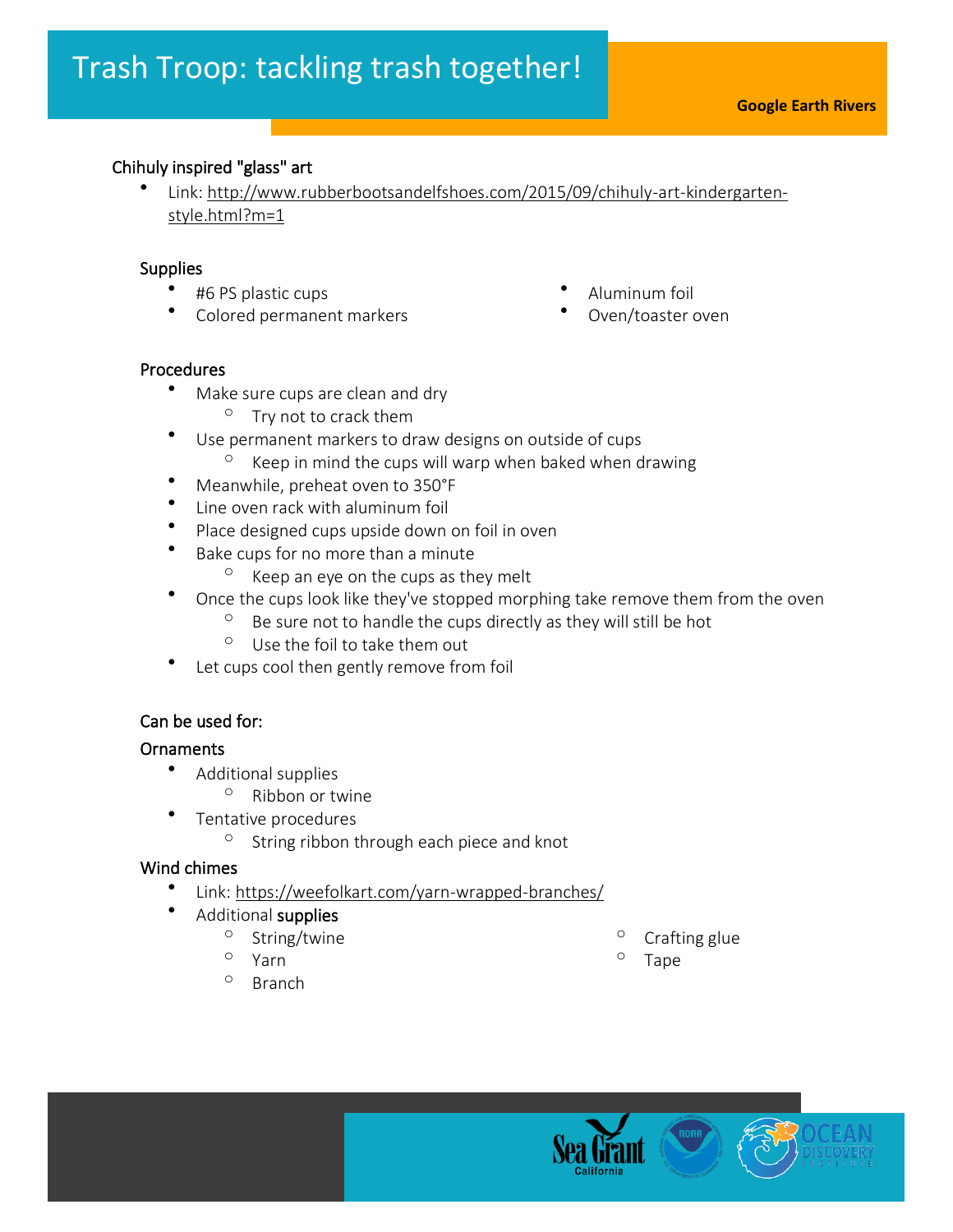# Tentative procedures

in the control of the control of the control of the control of the control of the control of the control of the control of the control of the control of the control of the control of the control of the control of the contr

- $\degree$  Tape one end of yarn at one end of branch
- $\degree$  Decide where on branch to begin wrapping this section
- $\degree$  Wrap yarn around branch until about 1/2 inch away from where you plan to stop that section
- $\degree$  Place down some crafting glue on branch
- $\degree$  Continue wrap yarn over glue
	- Ensure end of yarn is secure and glued down
- $\degree$  Repeat steps for other sections of branch with other colors of yarn
- $\degree$  Cut length of twine/string about 2 inches longer than length of branch
- $\degree$  Tie each end of twine/string to either end of the branch, leaving about an inch from the ends
	- This will be used to hang the wind chime
- $\degree$  Knot one end of another piece of twine/string through each "glass" piece and cut other end to desired length
	- Cut each length about the same so each "glass" piece is level with one another
- $\degree$  Knot end of each of these strings to branch base
	- Close enough so the pieces can hit each other

#### Snowflake ornaments •

Link:

[https://artesan.blog.hu/2011/11/19/kornyezetbarat\\_karacsony\\_karacsonyfadisz\\_2?toke](https://artesan.blog.hu/2011/11/19/kornyezetbarat_karacsony_karacsonyfadisz_2?token=81db5938c6b6e47170a20aca5122b672) [n=81db5938c6b6e47170a20aca5122b672](https://artesan.blog.hu/2011/11/19/kornyezetbarat_karacsony_karacsonyfadisz_2?token=81db5938c6b6e47170a20aca5122b672)

# **Supplies**

- #1 PET bottles
	- <sup>o</sup> Preferably in clear or blue
	- Acrylic paint in white and blue
		- <sup>o</sup> Alt: Posca markers (see: animal planters)
- Exact-o knife
- 10-14mm jump rings
	- <sup>o</sup> Depending on ribbon width
- Pliers
- Needle/hole puncher
- Ribbon

- Wash and dry plastic bottles
- Trace circumference of bottle 1/2 an inch from the bottom
- Using an Exact-o knife cut off bottom
	- $\circ$  Save top half for other projects
	- $\degree$  Maybe do this before kids handle them?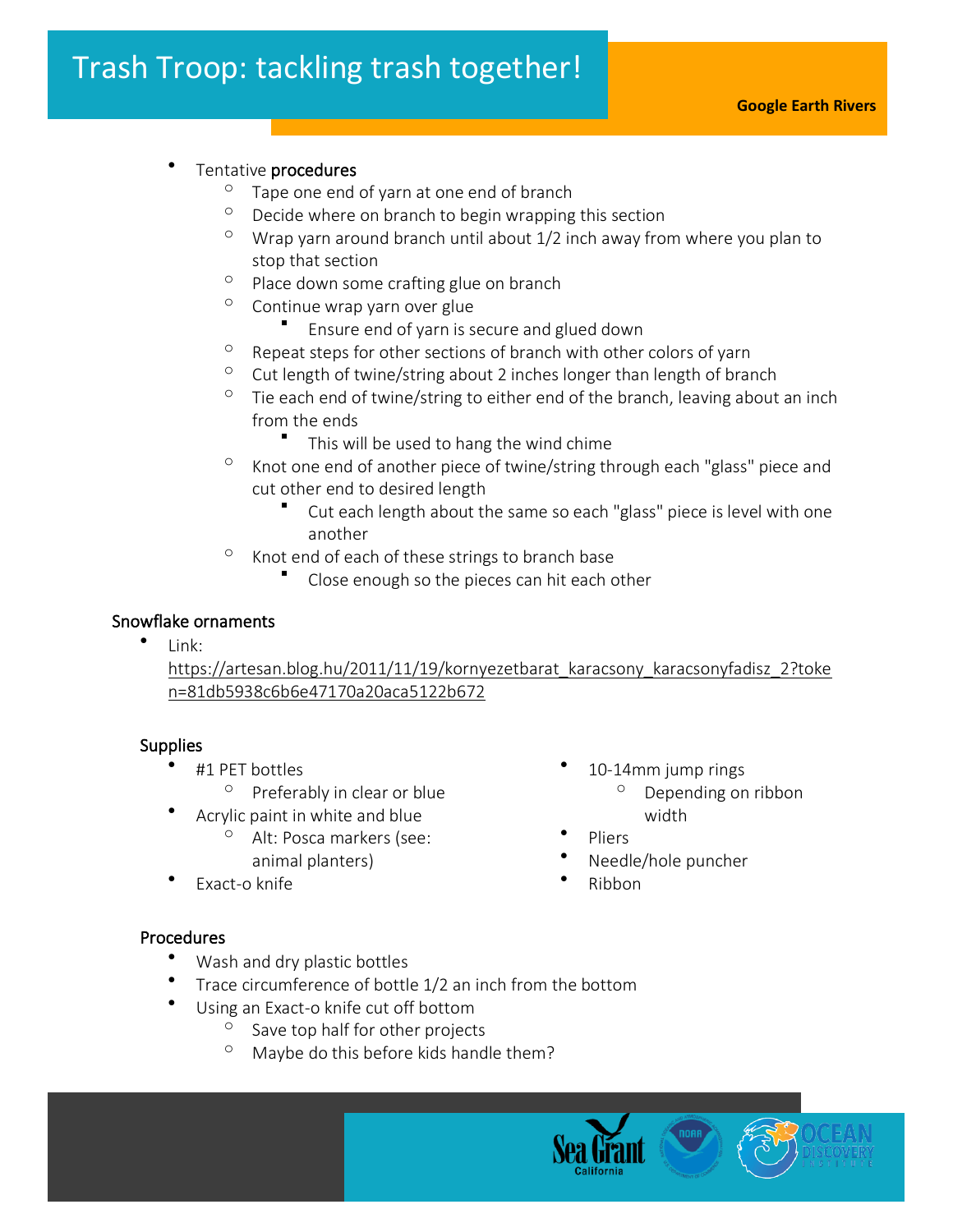# Trash Troop: tackling trash together!

- **Google Earth Rivers**
- Make a small hole in the side of one of the "legs" of the bottle bottom
- Put a jump ring through the hole
	- $\degree$  Don't put ribbon through until the end
- Paint/draw snowflake design on bottle bottom <sup>o</sup> Let dry
- String ribbon through jump ring and knot

# Shrinky-dink plastic charms

• Link:<http://www.rustandsunshine.com/2012/04/shrinky-bracelet.html>

# **Supplies**

- #6 PS plastic containers
- Colored permanent markers
- Oven/toaster oven
- Cookie sheet
- Parchment paper
- **Scissors**
- Hole puncher
- 6-14mm jump rings
	- $^{\circ}$  Depends on what they'll be used for

- Wash and dry plastic containers
	- <sup>o</sup> Be sure to remove any residue
- Cut out flat piece of plastic
- Draw design on plastic using permanent markers
	- $\degree$  Keep in mind darker colors may appear black after baking
- Cut out smaller pieces
	- $\degree$  Size depends on what you want to use the charms for
- Hole punch where appropriate
	- $\degree$  Placement again depends on what you're making
- Trim any corners so they're rounded
- Meanwhile, preheat oven to 350°F
- Line a cookie sheet with parchment paper
- Arrange plastic on parchment and bake for a few minutes
	- $\degree$  Keep an eye on them as they shrink
	- $\degree$  They will curl up a couple times before flattening out
- Once the plastics are flat, remove from oven
	- $\degree$  Let cool before handling
- Put jump ring through hole(s)

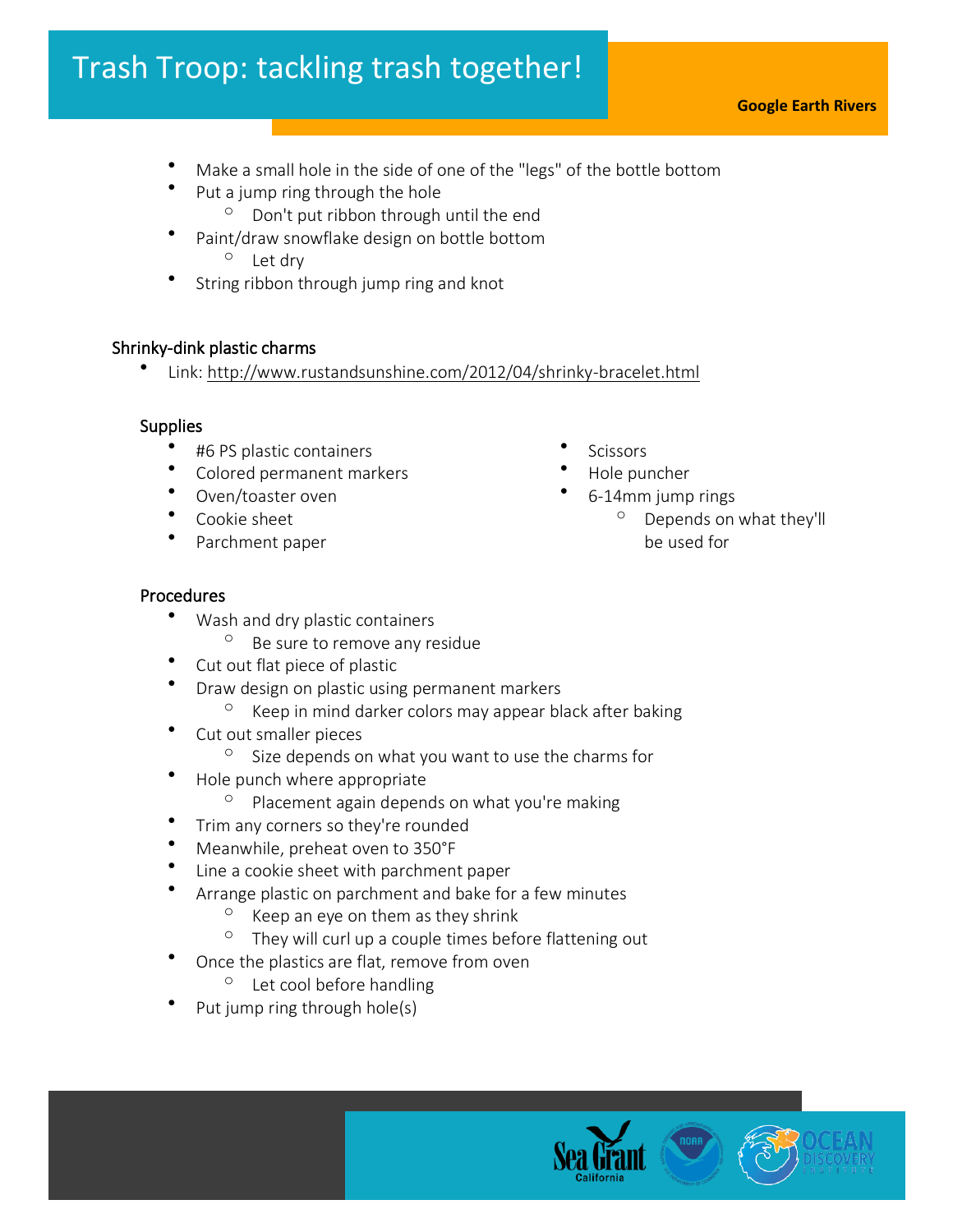#### Can be used for:

#### Jewelry

- Additional supplies
	- <sup>o</sup> Jewelry chains/cords
	- <sup>o</sup> Jewelry clasps

#### **Procedure**

- <sup>o</sup> Cut jewelry chain/cord to desired length
- $\degree$  Thread chain/cord through jump ring of already made charm(s)
- $\circ$  Attach clasps using pliers

#### Mobile

# • Additional supplies

- <sup>o</sup> Twine/string
- <sup>o</sup> Yarn
- <sup>o</sup> Branches
- $\degree$  Crafting glue

#### • Procedures

- $\degree$  See wrapped branch in wind chime procedures
- $\degree$  Note: can be scaled down

#### Self-watering planter

• Link: [https://amysmartgirls.com/diyes-self-watering-plastic-bottle-planters-](https://amysmartgirls.com/diyes-self-watering-plastic-bottle-planters-6783cacdd332)[6783cacdd332](https://amysmartgirls.com/diyes-self-watering-plastic-bottle-planters-6783cacdd332)

#### **Supplies**

- Plastic water bottle
- Exact-o knife
- Phillips head screwdriver
- Hammer
- Cotton string/yarn/shoe laces
- Potting soil
- Seeds/small plants

- Using exact-o knife, cut bottle in half
- Use Phillips head screwdriver and hammer to punch hole into center of bottle cap<br>• Cut about 1.1.5 feet of string
- Cut about 1-1.5 feet of string
- Fold string in half and tie loop on one end
- Thread string through bottle cap so that loop is on the bottom of the cap
- Screw cap back on top half of bottle
- Place top half of bottle inverted on the base of the bottle
- Fill top half with potting soil, leaving about an inch from top